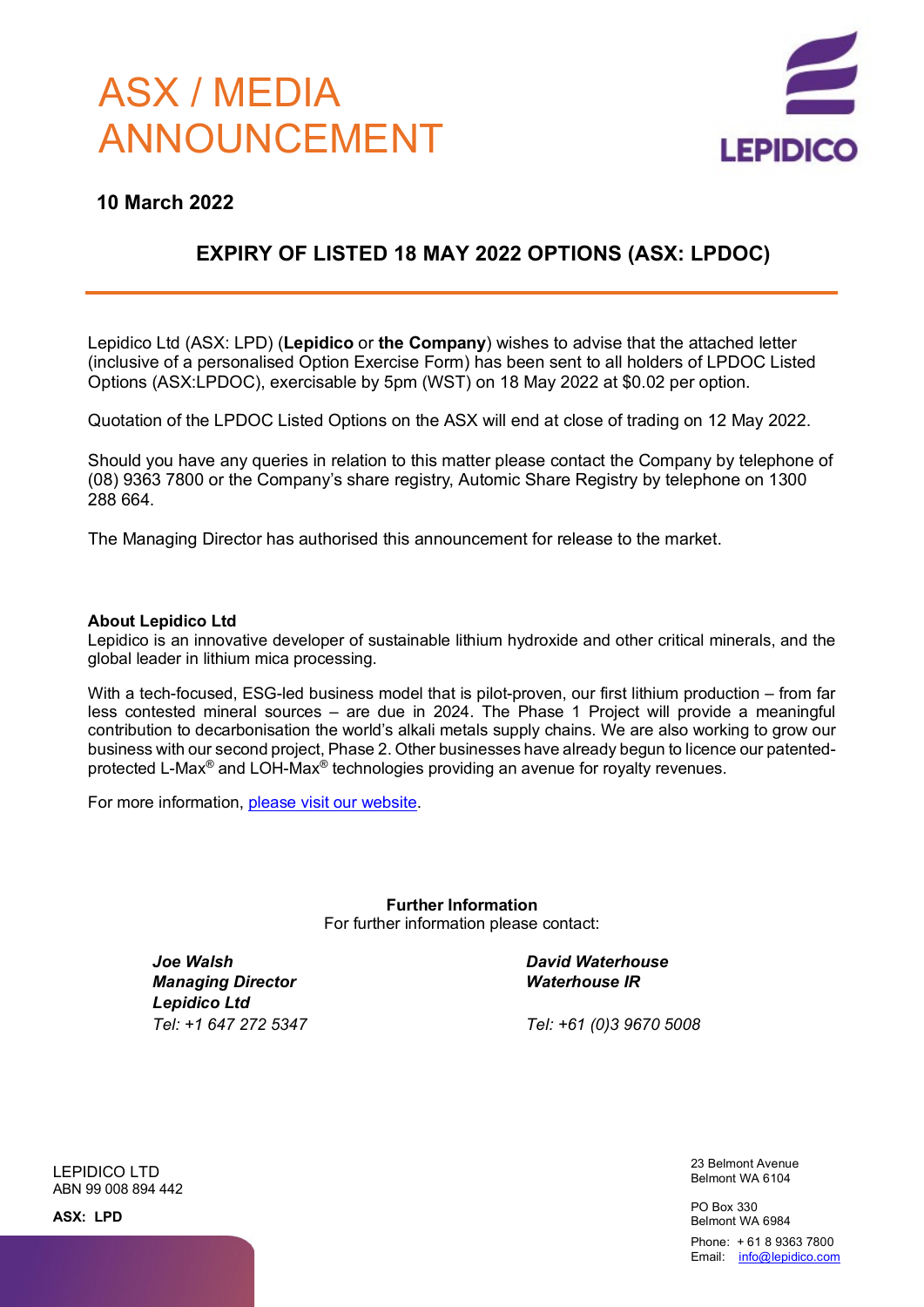

10 March 2022

#### Dear Option Holder

#### **LEPIDICO LTD – EXPIRY OF LISTED OPTIONS ON 18 MAY 2022 (ASX: LPDOC)**

The Company's records indicate that you are the holder of the number of options (ASX: LPDOC) to subscribe for fully paid ordinary shares in the Lepidico Ltd (**Company**) set out on the exercise form as at the date of this letter. Each LPDOC listed option entitles the holder to subscribe for one fully paid ordinary share in the capital of the Company (**Share**) upon exercise of the option. Your option holding may be exercised **in whole or in part** by payment of \$0.02 for each option by no later than the expiry date of 18 May 2022. If payment is not received by 5:00pm (WST) on 18 May 2022 the options will lapse and all rights under the options will cease at that time.

Some of the courses of action available to you as a holder of these LPDOC listed options are:

- (a) Exercise the options on or before 18 May 2022.
- (b) Sell your options. Quotation of the options on ASX will cease at the close of trading on 12 May 2022.
- (c) Do nothing (i.e. allow your options to expire). If you do not exercise or sell your options, they will expire on 18 May 2022 and your right to subscribe for Shares in the Company at \$0.02 per Share will lapse.

There is no obligation on option holders to exercise their options. However, under paragraph 5.1 of Appendix 6A of the ASX Listing Rules, the Company is required to advise option holders of the information contained in this notice, including the dates below.

| Quotation of the underlying securities<br>commences on a deferred settlement basis. | 13 May 2022 |
|-------------------------------------------------------------------------------------|-------------|
| LPDOC Listed Options expiry date                                                    | 18 May 2022 |
| Company lodges Appendix 2A                                                          | 23 May 2022 |
| Commencement of quotation of shares                                                 | 24 May 2022 |

The closing market sale price of ordinary shares in the Company on the ASX was \$0.032 on 9 March 2022, being the last trading day prior to the date of this notice.

LEPIDICO LTD ABN 99 008 894 442

23 Belmont Avenue Belmont WA 6104

PO Box 330 Belmont WA 6984 Phone: + 61 8 9363 7800

Email: info@lepidico.com

**ASX: LPD**